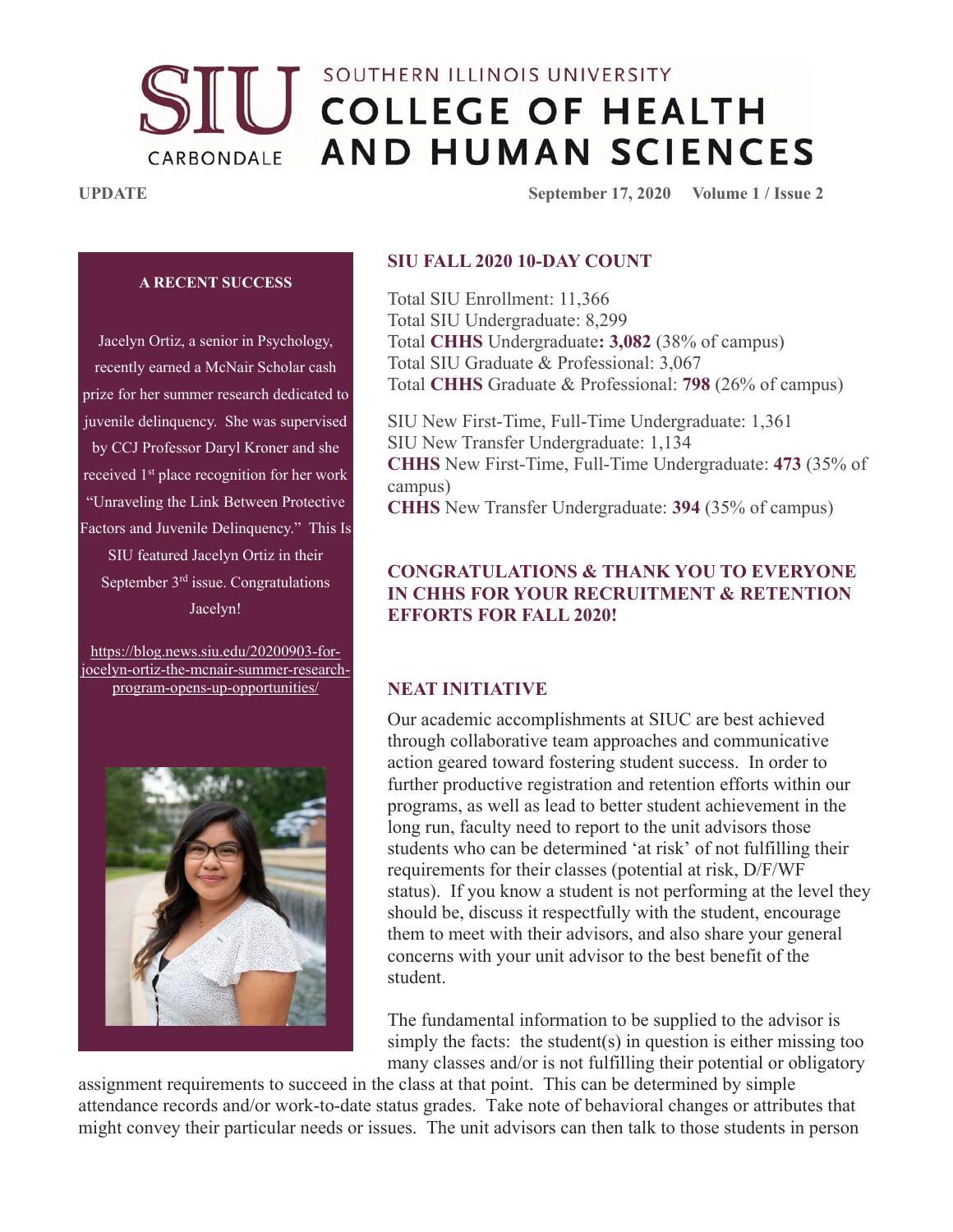

and advise them of their options. Only then can informed appropriate action be taken.

**"N"** (No-coverage/No-show) - At end of the first week of classes.

**"E" (Engage) - At the end of the fourth week of classes - To determine the pattern of attendance and work record to date for early withdrawal or intervening recommendations.** 

**"A"** (Assess) - At Mid-Term (before the final drop date) - At this point **all** students should have been provided an official mid-term grade report on *SalukiNet*

**"T"** (Term) - During the week or two before 'Finals Week' - If the student is in danger of receiving a failing or significantly deficient grade.

At these critical points throughout the semester, faculty should also pay close attention to those students who may be borderline (A-/B+, B-/C+, C-/D, D/F). Let them know if it is possible to increase their work quality in order to better their grade or to keep from dropping below their perceived grade expectations. A few points within key areas of concern can have significant differences in their final record, and can fill simple education gaps toward their future careers. In order to best guide students' paths to success, if a student is expected to receive a deficient grade, please provide insight for your departmental advisors so they may plan accordingly.

Please let students know what is expected with their final projects, assignments, and/or exams and how they may weigh toward their final class grade calculations. Let students know where they stand with their grade and be clear and consistent with what is laid out in the original syllabus, as a contract of expectations. If the syllabus does not have consistent language in this regard, the student's capacities to take charge of their own outcomes and thus their basic rights may be being dishonored. Also take this reflective time to make sure your syllabus is up-to-date with the current grading procedures and course goals currently incorporated, as many syllabi may be in need of critical, corrective review for future iterations of the course.

*"Our academic accomplishments at SIUC are best achieved through collaborative team approaches and communicative action geared toward fostering student success."*

## **COVID - 19**

I want to express my appreciation for a successful start to the Fall 2020 semester. It appears all are attempting to give our new Salukis the best experience possible. With this being said, we encourage everyone to stay vigilant in wearing their mask and maintaining proper social distance. The links below were previously shared but are included again for your reference.

- 1. **Coronavirus (COVID-19) Information:** https://siu.edu/coronavirus/
- 2. **Plan for Fall 2020:** https://siu.edu/coronavirus/fall2020/
- 3. **Saluki Safety:** https://siu.edu/coronavirus/safety.php
- 4. **Interim Title IX Policy**: https://equity.siu.edu/\_common/documents/Title-IX-policies.pdf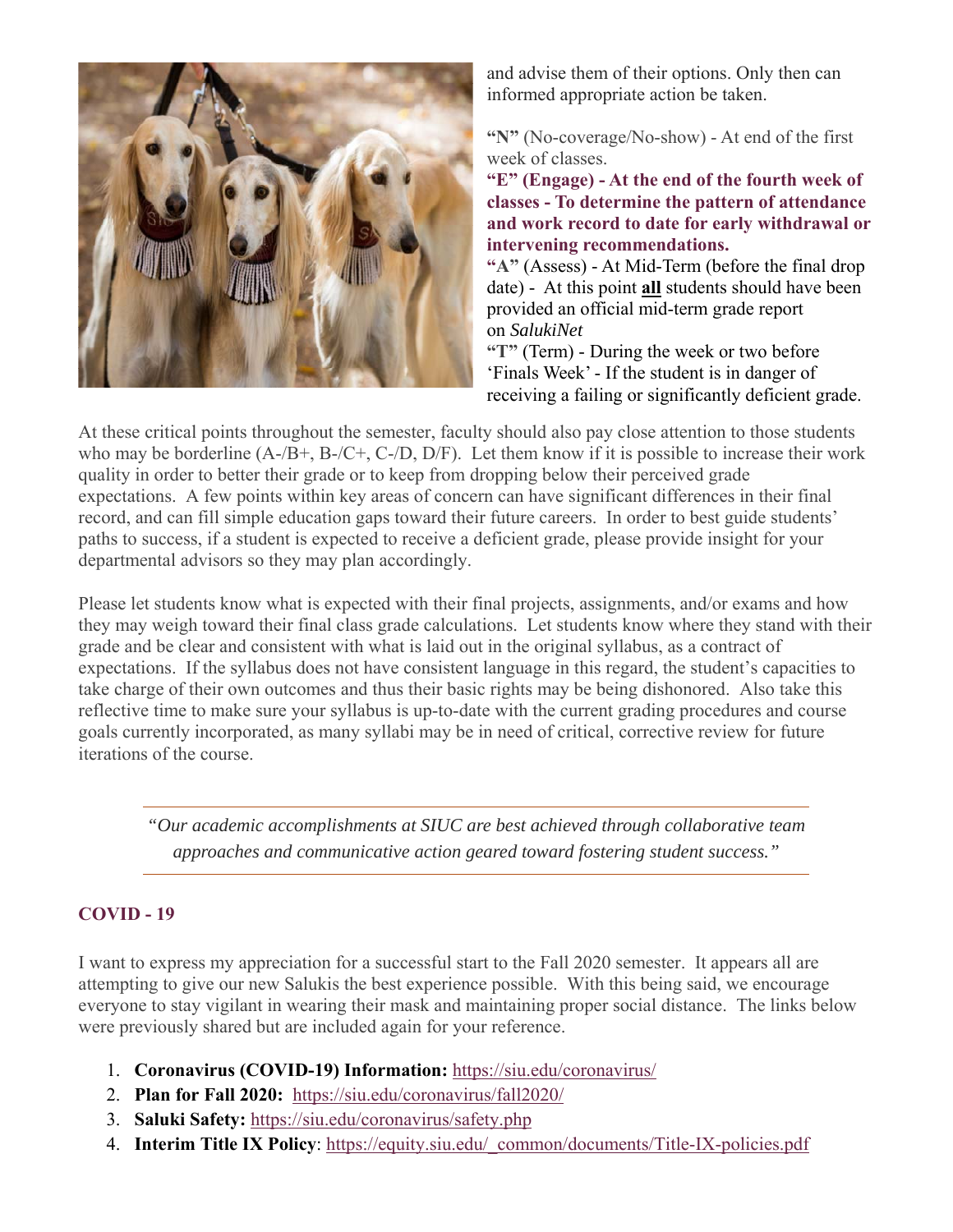#### **2020-2021 Important Information Guide**

The 2020-2021 guide to important information for SIU students, faculty and staff can be found here: https://dos.siu.edu/\_common/documents/2020-2021-Guide-to-Important-Information.pdf

While this guide is primarily for students, information provided in the guide can also benefit campus faculty and staff. Please read and save this information.

*SIU Carbondale is ranked 258th among all national universities.*

Chancellor Austin Lane reported in his blog that the "2021 U.S. News and World Report rankings were released and SIU Carbondale is ranked 258 among all national universities. Among public universities in the same category, we are ranked at 126."

"U.S. News bases its ranking on an overall score determined by a complicated formula that looks at outcomes, graduation and retention rates, faculty resources, class size, financial resources, peer assessment and more. This year, our score is 43, the highest since at least 2014 and a significant jump from the previous score of 30."

"Contributing to this improvement is continuing growth in our freshman retention rate, an increase in the number of first-year students in the top 10 percent of their graduating classes, and smaller class sizes and faculty-to-student ratios. We also rank a very credible 104<sup>th</sup> in terms of faculty resources."

For more information about SIU's 2021 U.S. News and World Report rankings and to reach Chancellor Lane's full blog post visit: https://blog.chancellor.siu.edu/rankings-and-the-company-we-keep/

## **Good News and Congratulations!**

## **Department of Automotive Technology**



Ally Financial recently donated a Subaru WRX, a Nissan Rogue, and a Hyundai Tucson to SIU Automotive. Thank you!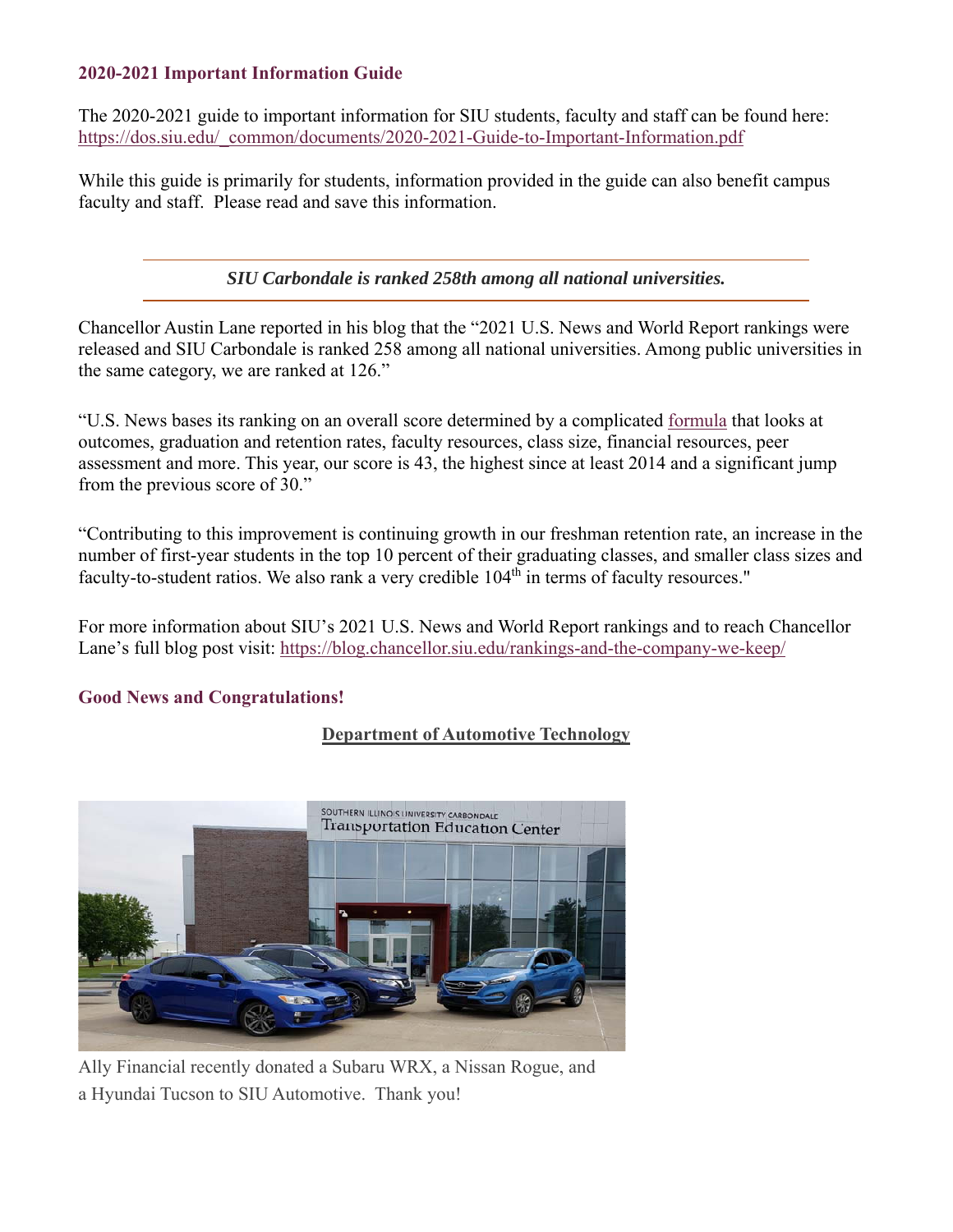#### **Department of Aviation Management & Flight and Aviation Technologies**

Congratulations to **Karen Johnson**, AVT, for submitting a \$105,813 grant proposal titled "Development of Virtual Reality Modules for FAA 147 Aviation Maintenance" to the US Department of Labor through Mantracon in Marion, IL.

#### **School of Architecture**

Congratulations to **Jenny Huang,** SOA, and Chao Lu in Engineering for submitting a \$75,000 grant proposal titled "Language and Literacy Appropriate Safety Training and Educational Materials Development for Youth in the Construction Industry" to the Occupational Safety and Health Susan Harwood Training Grants.

#### **School of Health Sciences**

Congratulations to the BSN program. An endowed scholarship has been setup by John and Marsha Ryan in honor of the late Monica L. Ryan who was a nurse and caregiver. https://thesouthern.com/news/local/siu/helping-the-helpers-siuc-nursing-scholarship-honors-the-latemonica-l-ryan/article\_385cfc6e-fa81-5161-954b-1c7349d1945a.html

Congratulations to Assistant Professors **Kelli Whittington** and **Debbie Penrod** for receiving approval of their application for initial accreditation for the BSN program at SIUC by the Commission on Collegiate Nursing Education (CCNE).

Congratulations to **Valerie Boyer**, School of Health Sciences, and **Michelle Kibby-Faglier** and **Karla Fehr**, both from the School of Psychological and Behavioral Sciences, for receiving a grant from The Hope School/DBA the Autism Project (SFT IDHS) in the amount of \$171,500 for their project titled: *The Autism Program of Illinois – Center for Autism Spectrum Disorders.* 

Congratulations to **Maria Claudia Franca** and her co-authors for having a paper accepted for publication. *Increasing pluralistic education through cross-cultural inter-program collaboration* at the prestigious *Perspectives of the American Speech-Language-Hearing Association Journal.* 

Congratulations to **Jessica Cataldo, Sandra Collins, Rick McKinnies, Jane Nichols,** and **Tom Shaw** for their article titled: *Addressing the Opioid Epidemic: Recommended Solutions from Physicians* published in Qualitative Research in Medicine and Healthcare. DOI: https://doi.org/10.4081/qrmh.2020.8619

The Dental Hygiene Clinic provides services through community outreach activities. Hosting "Give Kids A Smile Day" and "Give Adults A Smile Day" each year gives students valuable experiences. The Dental Sealant Program also provides preventative dental services to area children ages 3-14.

#### **School of Human Sciences**

Congratulations to Associate Professor **Bobbi Knapp** who worked with students on a major research project with women serving in the military and preserving those stories for future reference. Link to complete article: https://blog.news.siu.edu/20200821-siu-students-and-faculty-help-womens-militaryservice-project-grow/

**Sarah Buila** and **Paul Brinker**, Social Work, recently received a grant from the Council on Social Work Education for students to learn more about the importance of policies, legislation and regulations thanks to a grant that will help them better understand rural policy issues.

Congratulations to **Robert McDermott** on his piece titled *"When US and State Governments Go Viral: In-person Reopening of Schools during the COVID-19 Pandemic – and Then What? – A Commentary"* that was recently published by "Health Behavior and Policy Review". The full article is available at: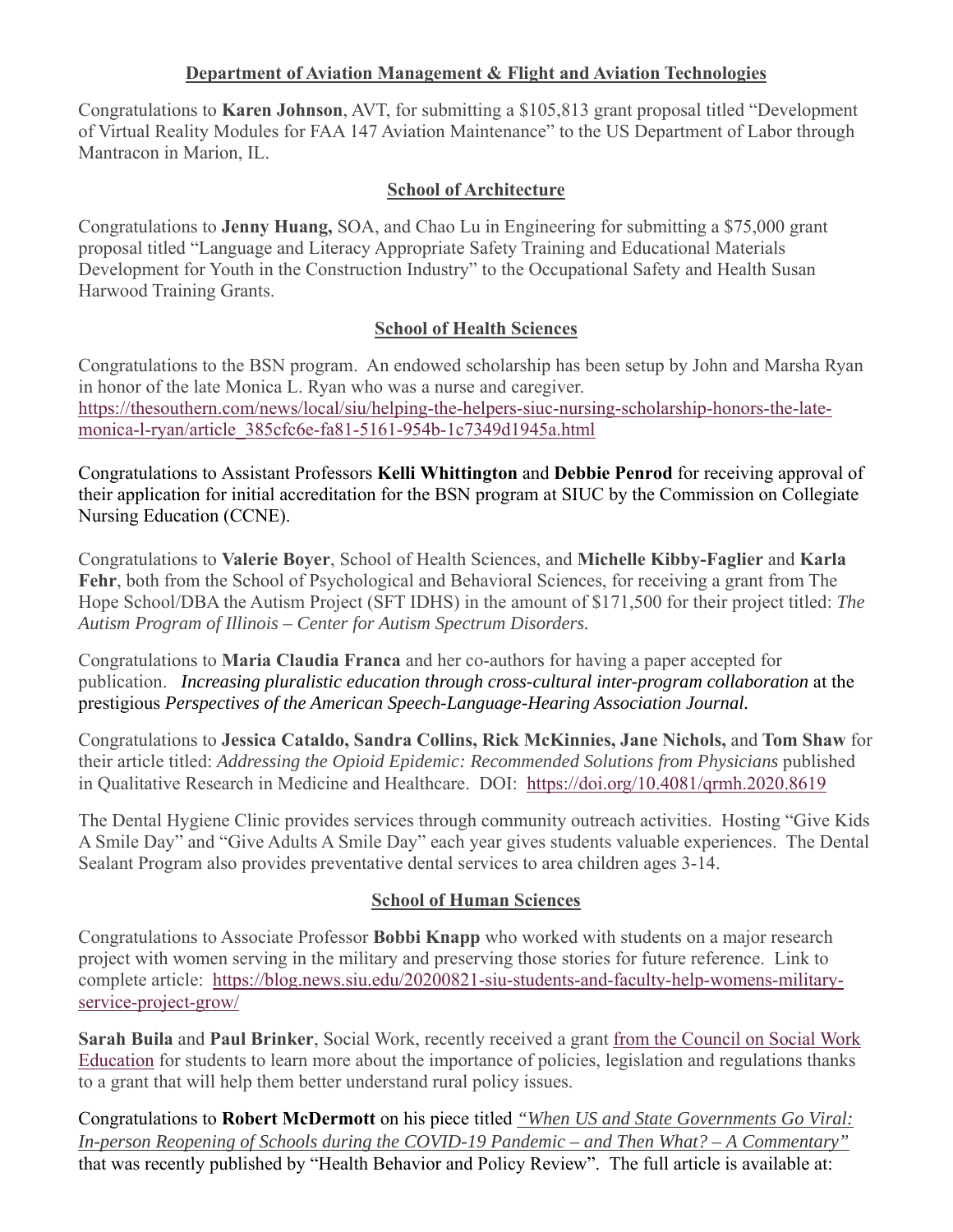https://parisscholarpublishing.org/when-us-and-state-governments-go-viral-in-person-reopening-ofschools-during-the-covid-19-pandemic-and-then-what-a-commentary/

Congratulations to **Justin McDaniel**, School of Human Sciences, and Jennifer Koran, School of Education, for receiving a grant from the University of Alabama in the amount of \$132,226 for their project titled: *Alabama Provider Capacity Project*.

#### **Congratulations to the HND/FN Program**

- Both the undergraduate DPD program and the graduate DI program had successful ACEND accreditation site visits. The programs are re-accredited for 8 years.
- 100% of 2019-2020 graduates who applied where accepted into a dietetic internship (national average = 65%) Source: Accreditation Council for Education in Nutrition and Dietetics
- 92% of graduates passed the national registration (per the Accreditation Council for Education in Nutrition and Dietetics, an 80% passage rate is required within one year of first attempt)
- Member of the team awarded the \$100,000 National Endowment for the Humanities (NEH) grant that was used to create a minor in humanities titled "Ancient Practices," which launched spring 2020.

#### **Congratulations to the five Dietetic Interns who were able to complete their rotations during the pandemic!**

#### **School of Justice and Public Safety**

Congratulations to PSM alum **Jennifer Schulz** of the Chicago Fire Department who was recently promoted to Assistant Deputy Chief Paramedic. She has been assigned to head the Medical Section. She is a current Public Safety Management student.

Congratulations to **Dr. Tammy Kochel** who gave a presentation on September 16 at an event hosted by the Stand Together Foundation titled, "Protest Policing by Black Officers: Double Marginality and Collateral Consequences."

Congratulations to **Dr. Raymund Narag** who hosted a webinar for judges in the Philippines on August 27, 2020. The Court Administrator for the Supreme Court in Manila encouraged all judges handling drug cases to attend the webinar on community-based drug rehabilitation.

Congratulations to CCJ **Professor Tammy Kochel** who was interviewed on June 15 article by Dugan Arnett of the Boston Globe to support his (and Milton Valencia's) article, "Despite praise, 'community policing' in Boston does not work for everyone, experts say"

https://www.bostonglobe.com/2020/06/15/metro/boston-has-regularly-touted-effectiveness-communitypolicing-does-it-work/.

#### **Publications**

**Cho, S**., & Glassner, S. (2020). Impacts of Low Self-control and Opportunity Structure on Cyberbullying Developmental Trajectories: Using a Latent Class Growth Analysis. Crime & Delinquency. https://doi.org/10.1177/0011128720950018

**Cho, S.**, & Rustu, D. (2020). Examining the impacts of low self-control and online lifestyles on cyberbullying perpetration among Korean adolescents: Using parallel process latent growth curve modeling. *Children and Youth Services Review*, *117*. https://doi.org/10.1016/j.childyouth.2020.105288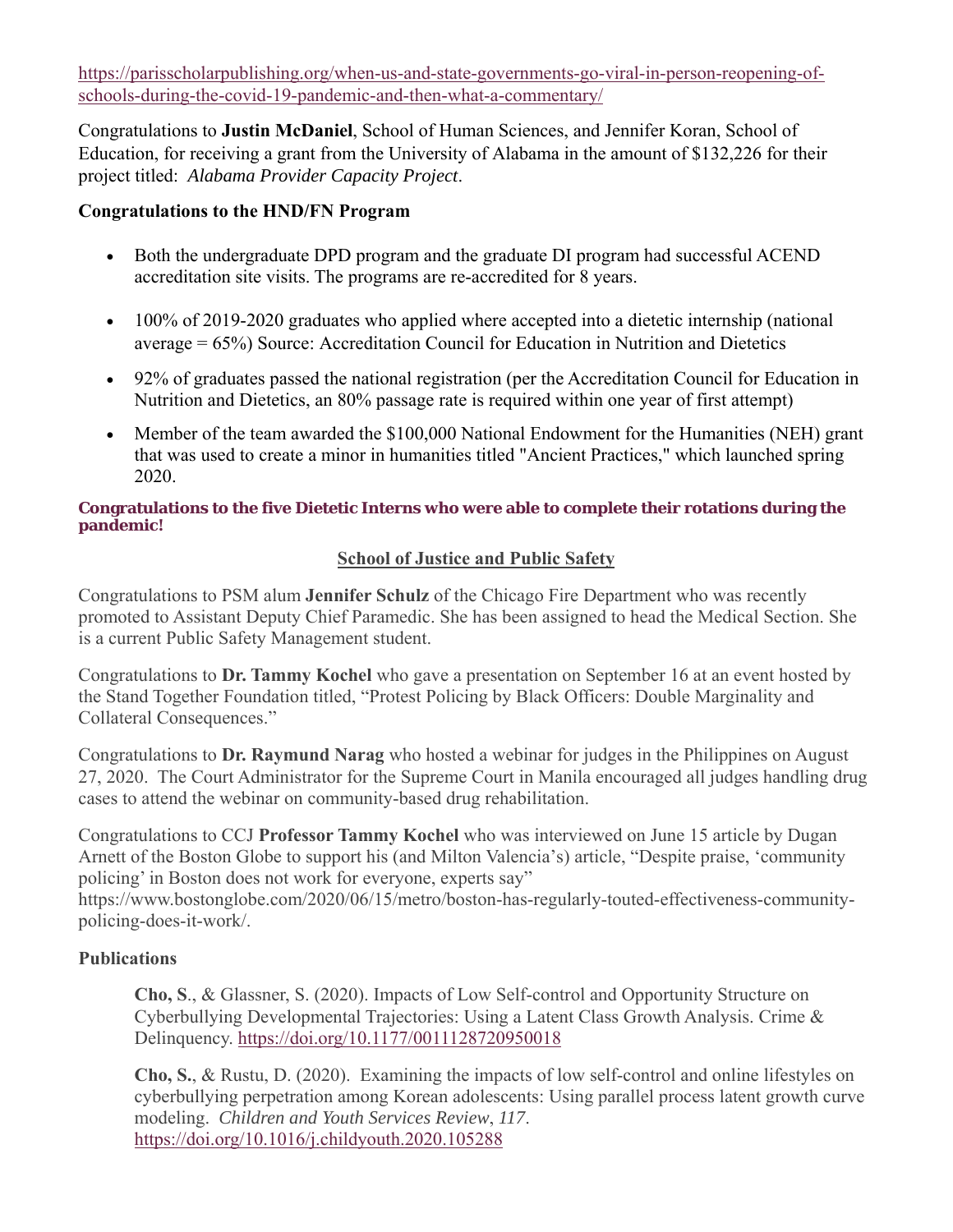Stalker, K.C., Brown, M.E., Evans, C.B.R., **Hibdon, J.**, & Telep, C. (2020). Addressing crime, violence, and other determinants of health through community-based participatory research and implementation science. *American Journal of Community Psychology.* https://doi.org/10.1002/ajcp.12438

Lee, Y. H. & **Cho, S.** (2020). The different crime solving styles of police agencies across the United States.: A latent class analysis of criminal investigation goals. *American Journal of Criminal Justice.* https://doi.org/10.1007/s12103-020-09558-w

#### **School of Psychological and Behavioral Sciences**

Congratulations to **LaDonna Henson**, Director of the Evaluation and Developmental Center, for her work on a grant submission titled: *Bridging the Gap: Successful Transition from High School to Career Path with People With Disabilities* to the Illinois Community College Board in the amount of \$187,852.

Congratulations to **Mary Louise Cashel**, Program Director Clinical Psychology, for her grant submission titled: *Graduate Assistantships at Choate Mental Health and Development Center* to the Illinois Department of Human Services in the amount of \$19,910.

Congratulations to **Ryan Redner**, Behavior Analysis and Therapy Program, for his grant submission titled: *Choate Behavior Analysis and Therapy Collaboration (CBAT) Assistantships Center* to the Illinois Department of Human Services in the amount of \$36,610.

Congratulations to **Ryan Redner**, Behavior Analysis and Therapy Program, for his grant submission titled: *Tri County Special Education Collaboration (TRIC) Assistantships* to the Tri-County Special Education District in the amount of \$28,709.

Congratulations to **Liz DiLalla**, Clinical Psychology, for her research being featured in SIU News as well as in the Southern Illinoisan.

https://thesouthern.com/news/local/education/siu-study-video-aim-to-help-preschoolers-practicepandemic-safety/article\_97dc7e39-5f2c-5969-8ba5-e8bce5a40fad.html

Congratulations to **Kathy Chwalisz-Rigney**, Counseling Psychology, for her grant award in the amount of \$48,528 from Neurorestorative. This grant will pay for graduate assistantships at Neurorestorative.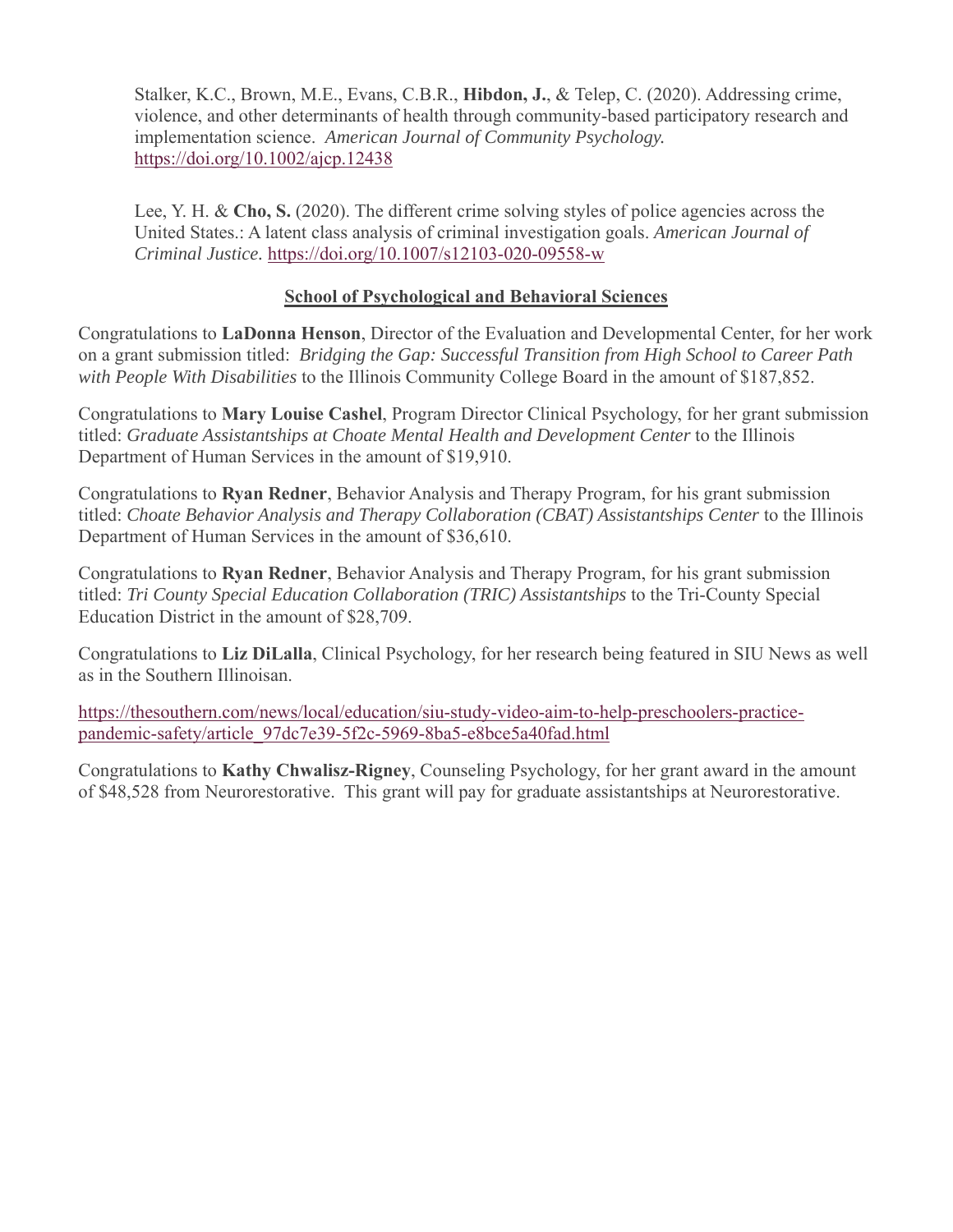## **CAMPUS COVID-19 TESTING**

**Monday, Sept. 14, 21 & 28th**

Becker Pavilion (Boat Dock)

8:00 AM – 3:00 PM

**Wednesday, Sept. 16, 23 & 30th**

Southwest corner of Sam Rinella Field (across from the Towers)

9:30 AM – 4:00 PM

## **CAMPUS FLU SHOT CLINICS**

Student Services Building 10/06 & 10/07 Banterra Center Parking Lot

10/14 & 10/15

## **CHHS Picture Day**

#### **Monday, September 21st 2:00-4:00pm**

- School of Architecture
- Automotive Technology
- **Aviation**
- School of Justice & Public Safety

#### **Thursday, September 24th 9:00-11:00am**

- School of Psychological & Behavioral Sciences
- School of Human Sciences
- School of Health Sciences

#### **SIU Foundation Board**

The SIU Foundation Board is once again providing a total of \$50,000 in support of FACULTY RESEARCH/CREATIVE ACTIVITIES focused on Innovation, Leadership, and Student Success.

A link to the Request for Proposals and application is found at https://siuf.org/grant. The deadline for submission of an application is **Friday, September 25, 2020.**

#### **Race-based Trauma & Mental Health**

Faculty, staff, students, alumni and community members from across the SIU System are invited to join a live virtual discussion next week that focuses on race-based trauma and mental health, and its impact on higher education institutions and members of the university community. This virtual discussion is scheduled for **September 21, 2020**. For more information visit: https://news.siu.edu/2020/09/091420-Virtualconversation-on-race-based-trauma-and-mental-health-is-Sept.- 21.php

#### **Regalia Sale**

University Events & Protocol announced a faculty and staff regalia sale **September, 22, 2020** from **11:00am – 2:00pm.** 

## **SIU Job and Internship Fair | Fall 2020**

The SIU Fall 2020 Job & Internship Fair is **Tuesday,** 

**September 22nd** from **10:00 am – 4:00 pm. Seventy-one** employers will be on hand. This virtual job fair is free and open to all academic majors.